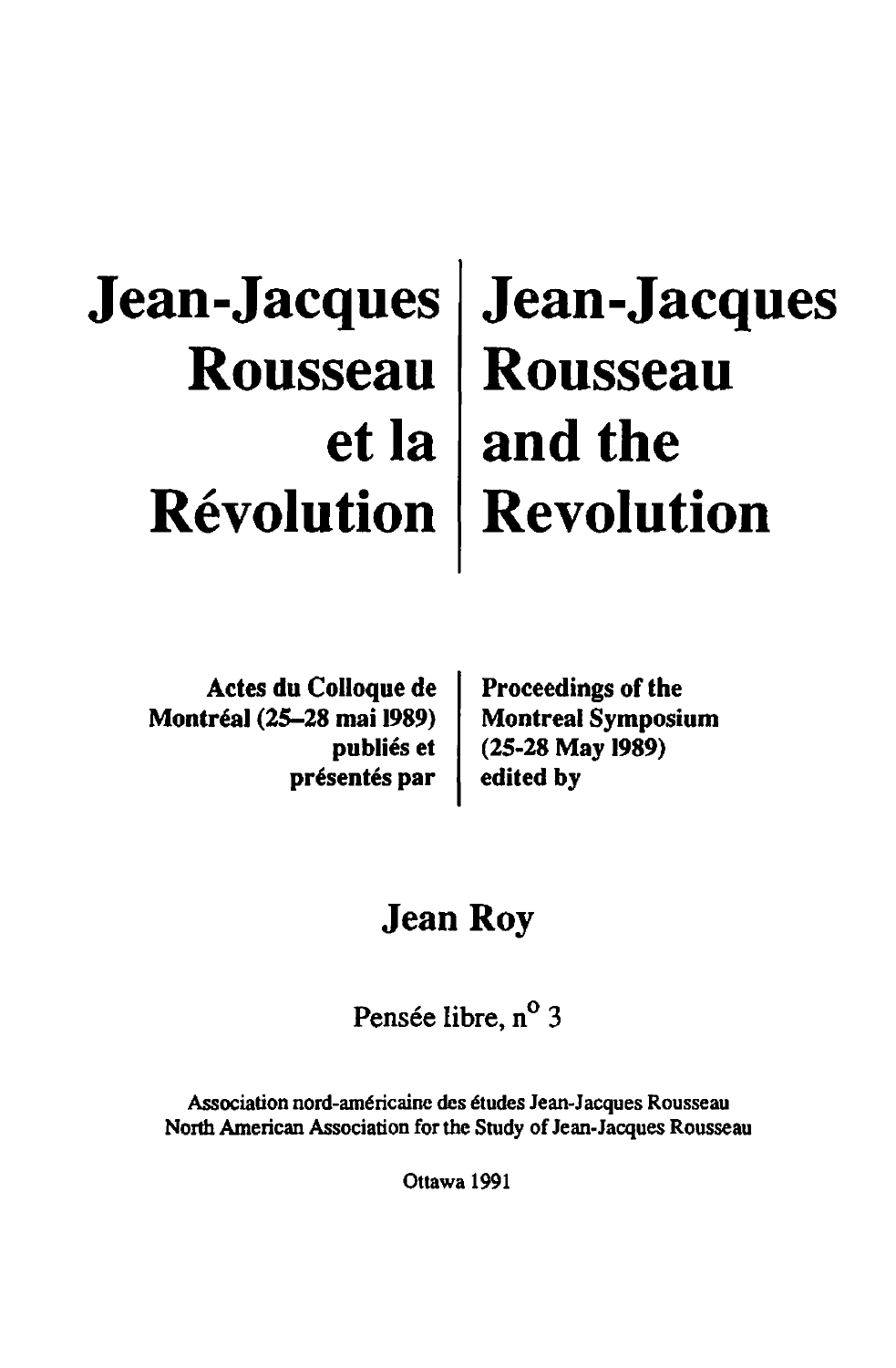Ouvrage publie grace au concours de I' Association nord-americaine des etudes Jean-Jacques Rousseau, grâce à une subvention du Conseil de recherche en sciences humaines du Canada, et grâce à l'aide de la Faculté des arts et sciences de l'Université de Montréal.

The publication of this volume was made possible by the co-operation of the North American Association for the Study of Jean-Jacques Rousseau, by a grant from the Social Sciences and Humanities Research Council of Canada. and by the support of the Faculty of Arts and Sciences of the University of Montreal.

© Association nord-américaine des études Jean-Jacques Rousseau / North American Association for the Sludy of Jean-Jacques Rousseau, 1991.

ISBN 0-9693132-2-5

Printed in Canada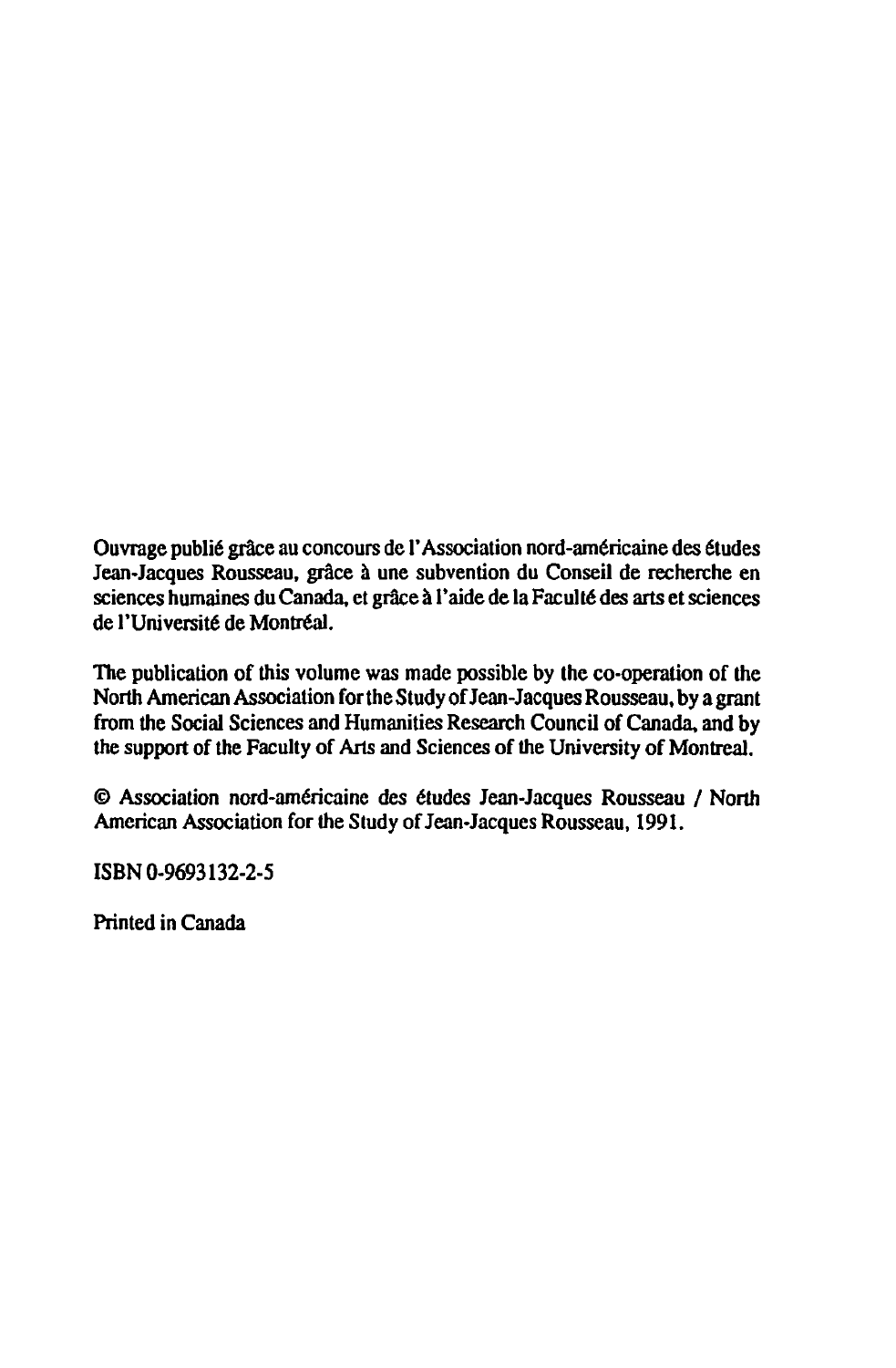#### TWO THEORIES OF

### REVOLUTIONARY GOVERNMENT

For more than two hundred years. revolutionaries have looked to Rousseau for many things—from a vision of collective moral rejuvenation to a model for personal integrity in an immoral world racked by social and political upheavals. Needless to say. they have also looked to Rousseau for a theory of revolutionary government. For the most part, they have looked in the wrong place. This mistake was serious enough when committed by anti-feudal revolutionaries like Robespierre and Saint-Just in the period preceding Thermidor. It has become an even more dangerous mistake since anti-capitalist revolutions have come onto the historical agenda.

Strictly speaking. Rousseau had no explicit theory of revolutionary government. Arguably. he had no notion of social revolution at all. But in *The Social Contract* (Book IV. Chapter 6), Rousseau does briefly discuss what he calls "dictatorship"; and from what he says about dictatorship a "Rousseauean" theory of revolutionary government can be imagined. I will assume what is widely believed: that revolutionary leaders in France drew on this text of Rousseau' s in their own reflections on governing revolutionary states. *H* I am wrong. it will not seriously impugn what I shall go on to claim. Their practice-and the practice of those who have continued the Jacobin style of politics-bears an evident affinity with the theory implicit in Rousseau's account. I want to try to sketch this theory and to indicate its merits in certain circumstances. But I shall be mostly concerned with its shortcomings in real world revolutionary contexts. I shall suggest. however. that Rousseauean political philosophy contains resources for rectifying many of these shortcomings; that there is. in other words. a second theory of revolutionary government. implicit in Rousseau's political writings. that is vastly more pertinent than the first.

In connecting Rousseau's account of dictatorship with the Jacobin style of politics. I do not mean to suggest that Jacobin governance was exclusively "dictatorial." nor even that the second theory I shall identify played no role in the regime the Jacobins established. History seldom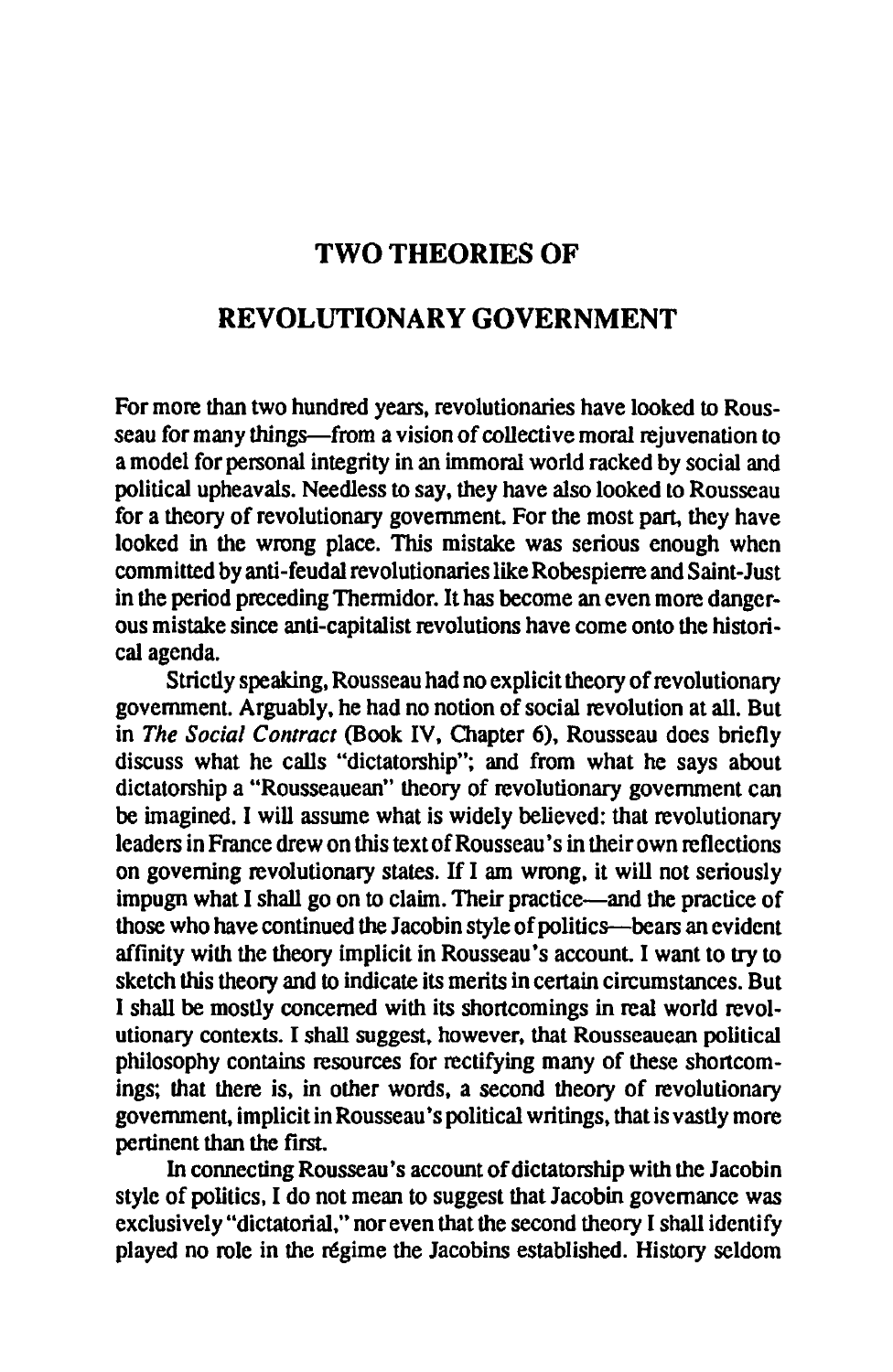sorts itself out neatly into analytical categories, and this case is no exception. The positions I shall sketch are idealized reconstructions or ''ideal types," not complete descriptions of empirical realities. Idealtypes are illuminating insofar as they capture what is salient in real world situations. It is in this sense only that I identify Jacobin practice with what I shall call "the Jacobin model" of revolutionary government, and will contrast it with the radical democratic model that I shall also impute to Rousseau.

### The First Theory<sup>1</sup>

Rousseau's account of "dictatorship" draws extensively on Roman political history or at least on Machiavelli's account of it. $<sup>2</sup>$  In Rome,</sup> according to Rousseau, when exceptional circumstances arose that threatened the very existence of the political order, extraordinary measures were taken in response. Laws were suspended and the executive apparatus, concocted to execute the laws, was replaced by a dictatorship of one or more magistrates. These dictators then ruled by fiat. Their task was to do whatever was necessary to save the republic and its laws. The Roman dictatorship was not, therefore, a governmental formlike those discussed in Book ill of *The Social Contract.* It was instead a suspension of government, a temporary and desperate expedient for saving the state.

Rousseau was remarkably unconcerned to reconcile what he says in defense of this expedient with his repeated insistence throughout *The Social Contract* that sovereignty can be neither alienated nor represented. But he was very concerned to ensure that dictatorship, once initiated, not degenerate into despotism. He praised the Romans for allowing dictatorships to exist for no longer than a period of six months; and insisted on terms of short and specified duration for (future) dictators. The dictatorship must not be allowed to consolidate its power, and thereby to supplant the institutions it has temporarily suspended. The suspension of the old order is for one purpose only: its protection and eventual restoration.

Arguably, the idea of a revolutionary politics was not even conceivable in ancient Rome or indeed anywhere else before the modem period. There were, of course, revolts and rebellions, but never, before the seventeenth century, dedicated attempts "to build a new world on the

<sup>1.</sup> What follows dmws on my The *End of the Stale* (London: Verso. 1987). pp. 53-57.

<sup>2.</sup> See The Discourses, Book I, Chapter 34.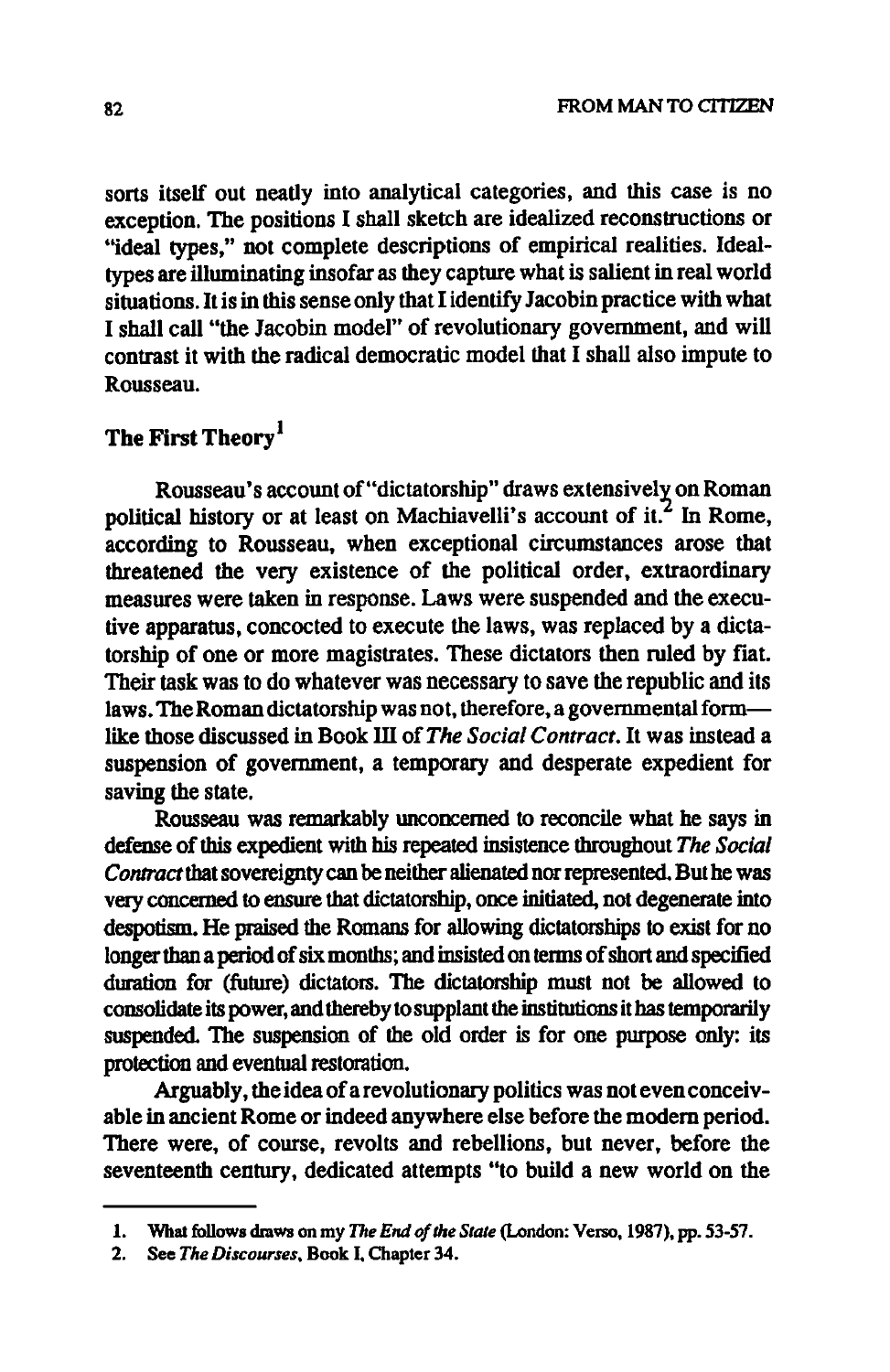ashes of the old." Nevertheless, allowing for the anachronism, it seems clear that the Roman dictatorships were, if anything. counter-revolutionary governments. The threats to which they responded were civil disorders-slave revolts, the uprisings of subjugated peoples and the Roman proletariat The state of *The Social Contract,* in contrast, could hardly expect to encounter strife of this sort. It is, after all, a state that superintends a social order without class divisions; a yeoman society. with virtual equality of condition and universal simplicity of "manners and morals" (mœurs). What might necessitate a Rousseauean dictatorship would presumably come from outside the state: emergencies brought on, say, by wars or invasions ornatural calamities. It is not clear why ordinary fonns of government would be inadequate for dealing with such eventualities. Perhaps, in allowing for dictatorships, Rousseau is only acknowledging the possibility of a certain inflexibility in established institutions that may render them incapable of addressing the vicissitudes of a sometimes unfriendly world. Then dictatorship is introduced as an *ad hoc* remedy for this inflexibility if and when the need should arise. This is why Rousseau's account of dictatorship is not, strictly. a part of his theory of govenunent, but a supplement to his theory of sovereignty. Dictatorship is an extra-ordinary institution of the state; a non-government, introduced in dire emergencies, to save the state by restoring the conditions that make "normal" government possible.

As remarked. Robespierre and his co-thinkers appear to have regarded the Tenor, the period lasting from September 1793 to July 1794. as a Rousseauean dictatorship. Circumstances were certainly dire: France was at war with most of Europe, its provinces were in open revolt, its economy was in ruins. The Revolution itself was perceived to be in mortal danger. What choice but to suspend the constitution and invest its powers in a dictatorship-a "revolutionary government," as it werecapable of guiding revolutionary France through these perils?

The leaders of the Terror always maintained that with the end of the war and a diminution of internal strife, the 1793 Constitutions would be restored. They were unable to realize their promise. The Terror was overthrown on 9 Thermidor of the Year II (July 1794). Historians can debate whether the new order that succeeded it ended or in some sense continued the revolutionary process. What is clear is that no historical model of voluntary restoration was established. Thus, in retrospect, the régime Robespierre led looks more like a governmental form than a suspension of government. For all practical purposes, this has become its historical legacy . This understanding is neither accidental nor tenden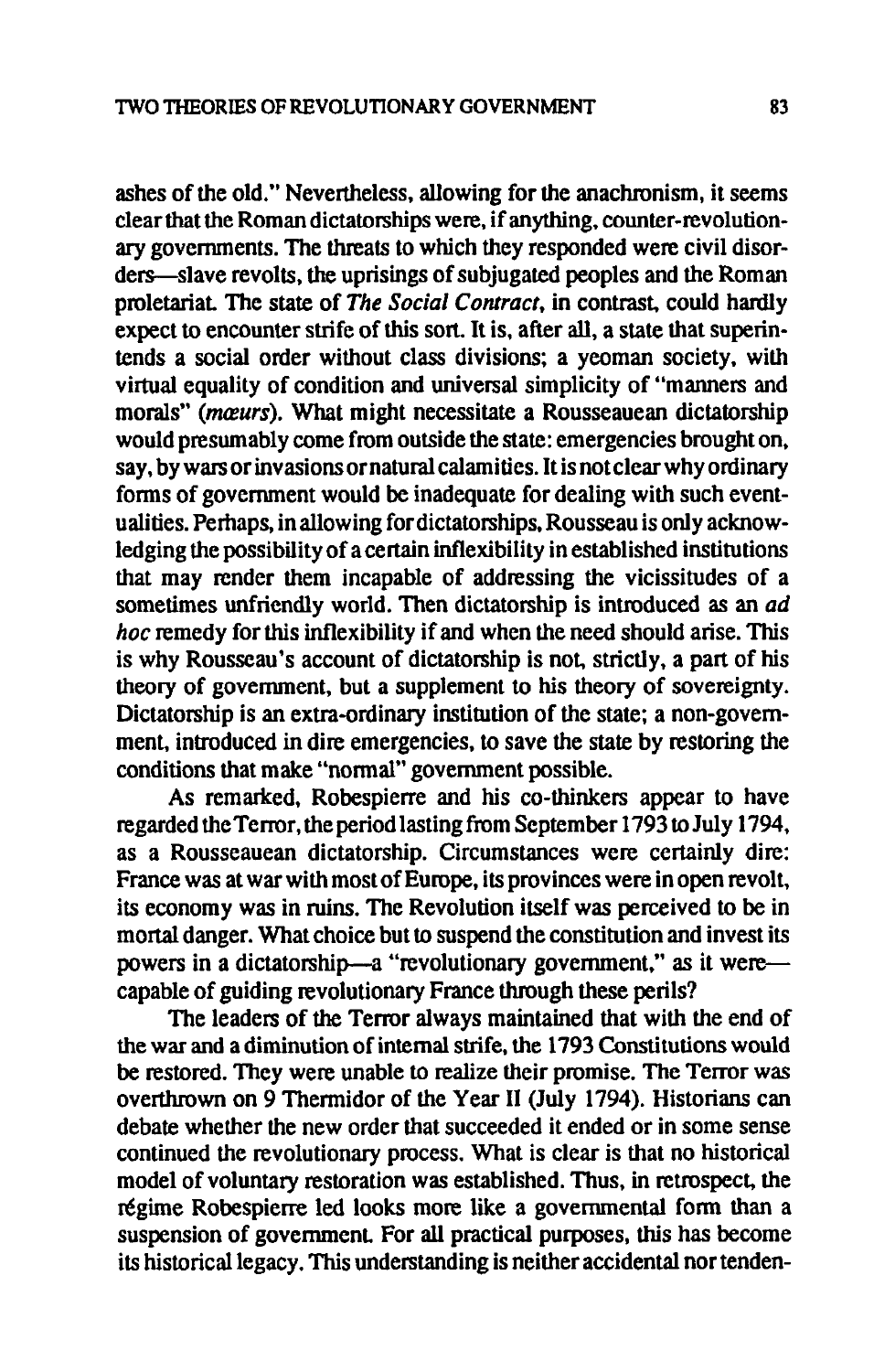tious. What the Jacobins created may resemble the Roman dictatorships Rousseau invoked enough to persuade some revolutionary Rousseaueans. But the theory is too blatantly anachronistic to fit the reality. Rousseau's words, insofar as they helped shape Jacobin practice, served more as a rationalization than a rationale—with consequences that continue to plague revolutionary endeavours two centuries after Robespierre.

Jacobin rule continues, *after* the conquest of state power, a political mentality revolutionaries characteristically evince in their struggles for state power: an unflinching resolve, largely unconstrained by legal or moral considerations, to realize historical objectives by taking matters firmly in hand. There is always a problem, of course, in reconciling political exigencies with the requirements of private morality. As Weber maintained, whoever would choose politics as a vocation is bound to confront a sometimes insurmountable tension between an ethic of responsibility and an ethic of ultimate ends.<sup>3</sup> But this tension takes on a qualitatively different dimension for political actors who are intent not just on muddling through, but who have a definite end in mind—as the Jacobins did. in imagining a republic of virtue emerging from their struggles against the ancien regime. This conviction suggests a view of the relation between ends and means that justifies measures that can only be implemented by a coercive apparatus, a state, relatively unconstrained in the exercise of its power. As Engels remarked. "a revolution is certainly the most authoritarian thing there is": it is "the act whereby one part of the population imposes its will upon the other part by means of rifles. bayonets and cannon-authoritarian means if ever there were any. and if the victorious party does not want to have fought in vain. it must maintain its rule by means of the terror which its arms inspire in the reactionaries.<sup>'4</sup> The "Jacobin model" exemplifies this understanding. It institutionalizes the revolutionary point of view , according to which even the most extraordinary measures become perfectly "normal" as circumstances require. Despite Rousseau. Rousseauean Jacobins, in their practice, did therefore advance a theory of government. According to this theory. dictatorial institutions. in Rousseau's sense, ought to rule the state. Installed in permanence, legal norms are bound eventually to

<sup>3.</sup> Cf. Max Weber, "Politics as a Vocation" in H.H. Gerth and C. Wright Mills (eds.), *From Max Weber: Essays in Sociology* (Oxford: Oxford University Press, 1958), p.78.

<sup>4. &</sup>quot;On Authority" in Marx, Engels, *Selected Works',* vol. 1 (Moscow: Foreign Languages Publishing House, 1962). p. 693.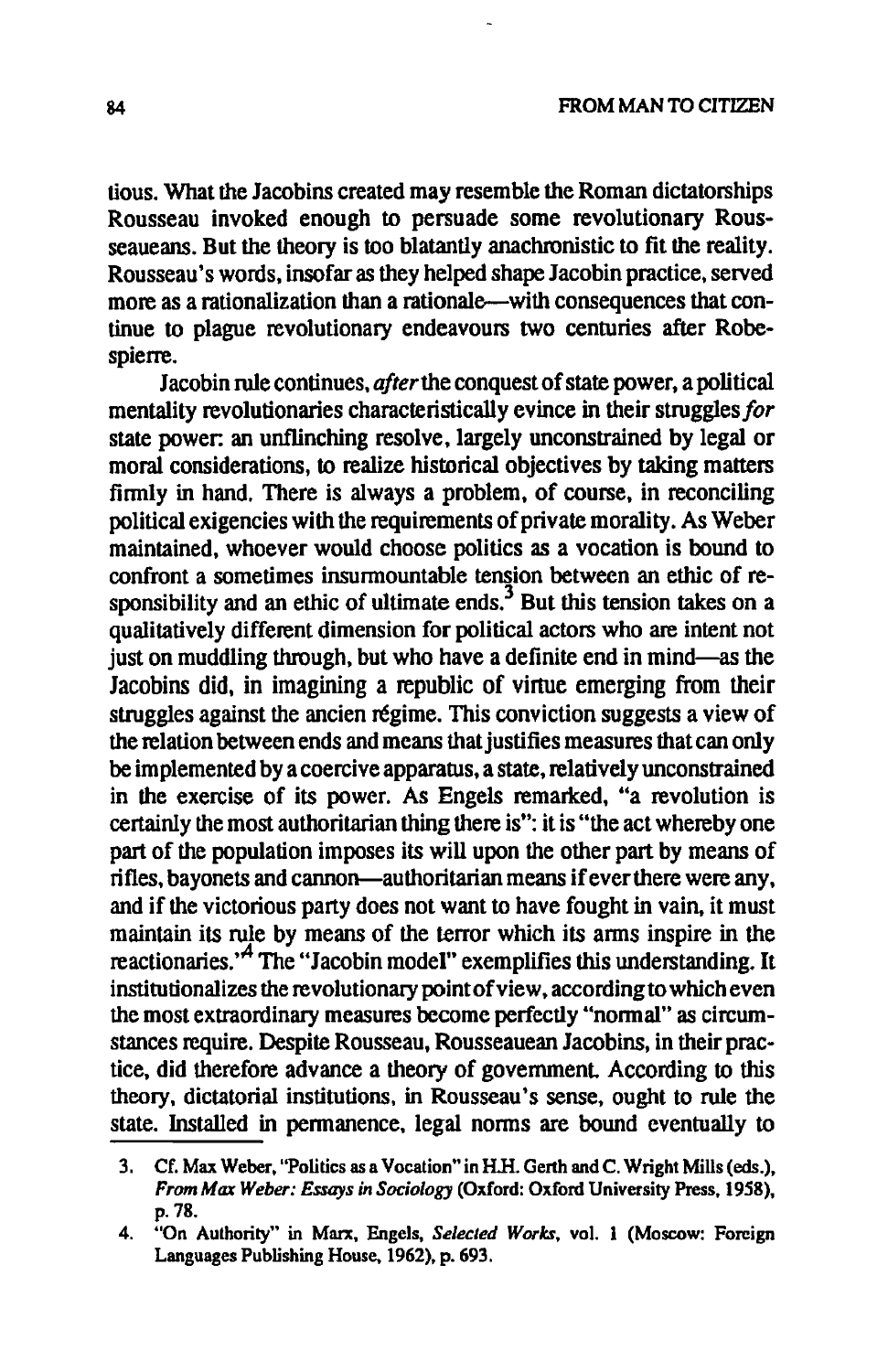constrain the operations of such regimes. But these constraints are internal to the dictatorial apparatus itself. In effect, there is no rule of law beyond the law the rulers themselves acknowledge.

This is the Jacobin legacy-evident, for instance. in the political structures established by Bolshevik revolutionaries after 1917. at first in response to the devastation wrought by the World War and later by outside intervention and Civil War. but then in virtual permanence. Arguably. this model of revolutionary government is driven more by the psychology of revolutionaries and by the circumstances they confront than by a systematic political theory. Certainly. its Rousseauean pedigree is. as indicated. marginal at best; and exists at all only as refracted through the practice of revolutionaries enchanted by Rousseau. but hardly aware of the subtleties of his political philosophy. However. there is a lesson to be learned about Rousseau and about revolutionary government by observing the transformation of Rousseau's thought into a rationale or rationalization-for the Jacobin model.

The lesson is not just that there is a temptation. to which the Jacobins and their successors succumbed, to forget that part of Rousseau's (implicit) theory. according to which dictatorial institutions must remain temporary. Rousseau was aware of this temptation. and strenuously warned against it. The lesson is that his admonitions. however urgent. are utopian in the face of on-going historical exigencies. It is impossible to restore a régime of "normal" governance in a world in which governments are necessarily revolutionary or counter-revolutionary. though by no means necessarily dictatorial. I would venture that the Jacobins unwittingly arrived at this conclusion too<sup>5</sup>; and that their example and the examples of those who have followed in their wake attest to the need to embed the insistence that dictatorships be of short duration in a theory of a very different kind from the one the Jacobins found in Rousseau.

Rousseau's political vision-and therefore ultimately his politics-is ahistorical. For Rousseau. notionally. each individual has two wills: a particular or private will. which aims at what is best for the individual *qua* individual; and a general will which aims at what is best for the individual *qua* citizen. that is. as an indivisible part of the "moral and collective body" established by the social contract. Politics is a struggle in and over the will of each individual. The practical measures

<sup>5.</sup> Cf. *The* End *O/Ihe Slate, ibid.,* Chapter 3, for a sustained argument supporting this claim.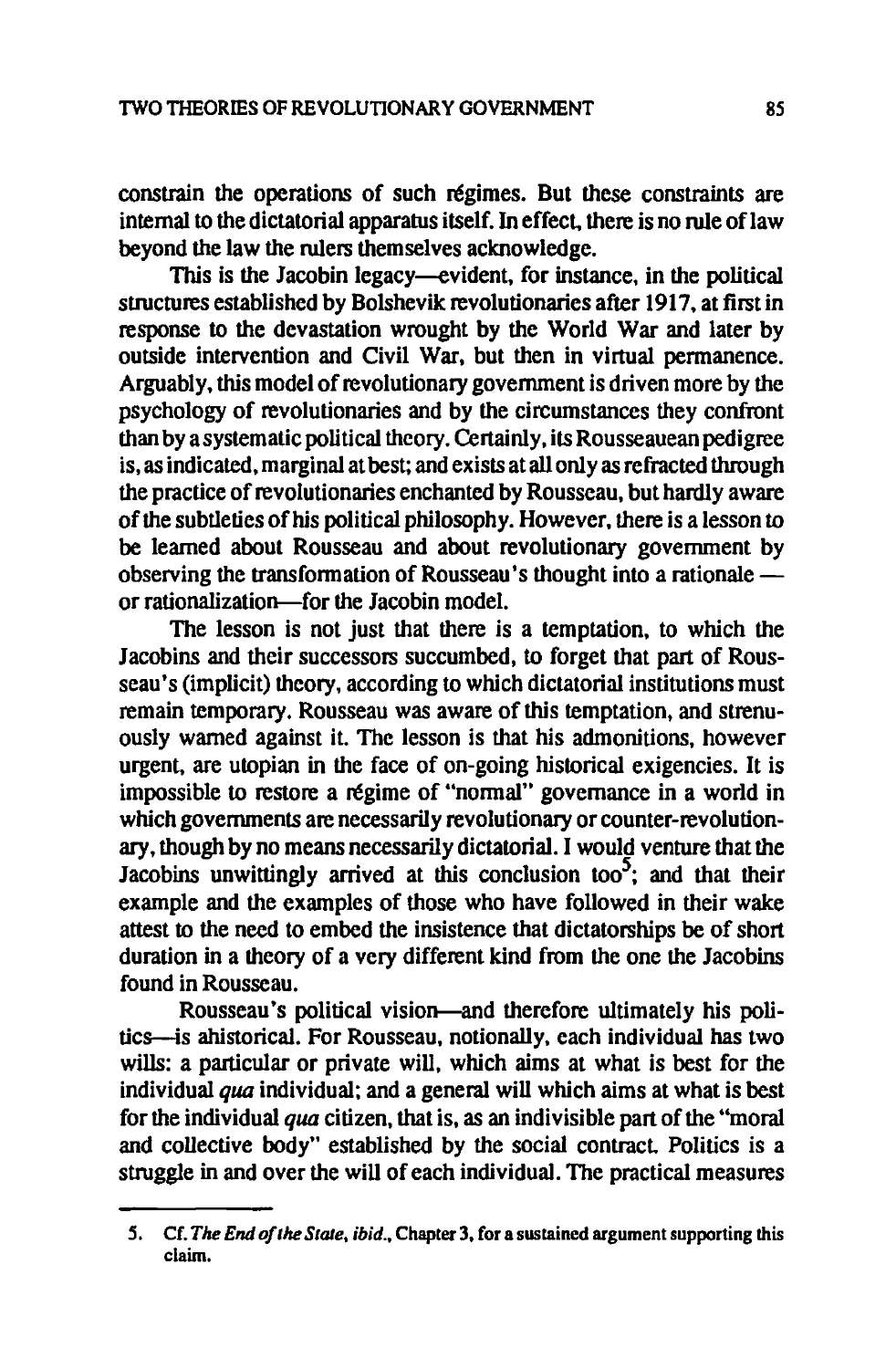Rousseau advanced in *The Social Contract-from* his economic prescriptions to his advocacy of civil religion-are essentially interventions in the battle for the preeminence in each individual of the general over the private will. But social revolutions are not "moments" in an eternal struggle. They are embedded in detenninate historical contexts. The importation of this essentially ahistorical theory into a real historical drama was therefore bound to deform the theory, but also, more seriously, to affect history itself-adversely. Dictatorial measures of the sort Rousseau envisioned may sometimes be necessary, as the Jacobins and their successors believed, in defense of revolutionary endeavours. But dictatorial measures cannot be seen, without severe distortion, as temporary suspensions of "nonnal" executive operations. In an age of revolution and counter-revolution there can be no *de facto* states based on the social contract Rousseau described, no political communities organized around a general will; and therefore no proper governments of *de jure* states. Marx thought existing states are always institutionalized means of coercion through which an economically dominant class organizes and reproduces its own class power in the course of a detenninate historical process, realized through class struggle. I would venture that Marxian views of history and politics help explain the world we still share with Robespierre and Saint-Just. But even without these theoretical commitments, it is plain that we live in an era in which states are deeply implicated in promoting orimpeding revolutionary change, and therefore that the states we observe implement particular interests in Rousseau's sense, not general interests. In the real world of revolutionary politics, governments necessarily represent one or another particular interest. No doubt, régimes modeled on the Roman dictatorship can serve particular interests consonant with revolutionary objectives in some circumstances. But usually, even when revolutionary leaders are virtuous in the Jacobin sense, the institutions they direct will work insidiously to promote the particular interests of those who rule. More importantly. an indefinite prolongation of revolutionary terror is bound to impede the realization of the objectives real world revolutionaries embrace. I would venture that Rousseauean political philosophy supports this conclusion, and that Rousseau even has something important to say about how revolutionary governments can further revolutionary aims. To this end, it is necessary to tum from his reflections on dictatorship to the valorization of democratic deliberation and collective choice that pervades Rousseauean political philosophy-from the Jacobin to the democratic model.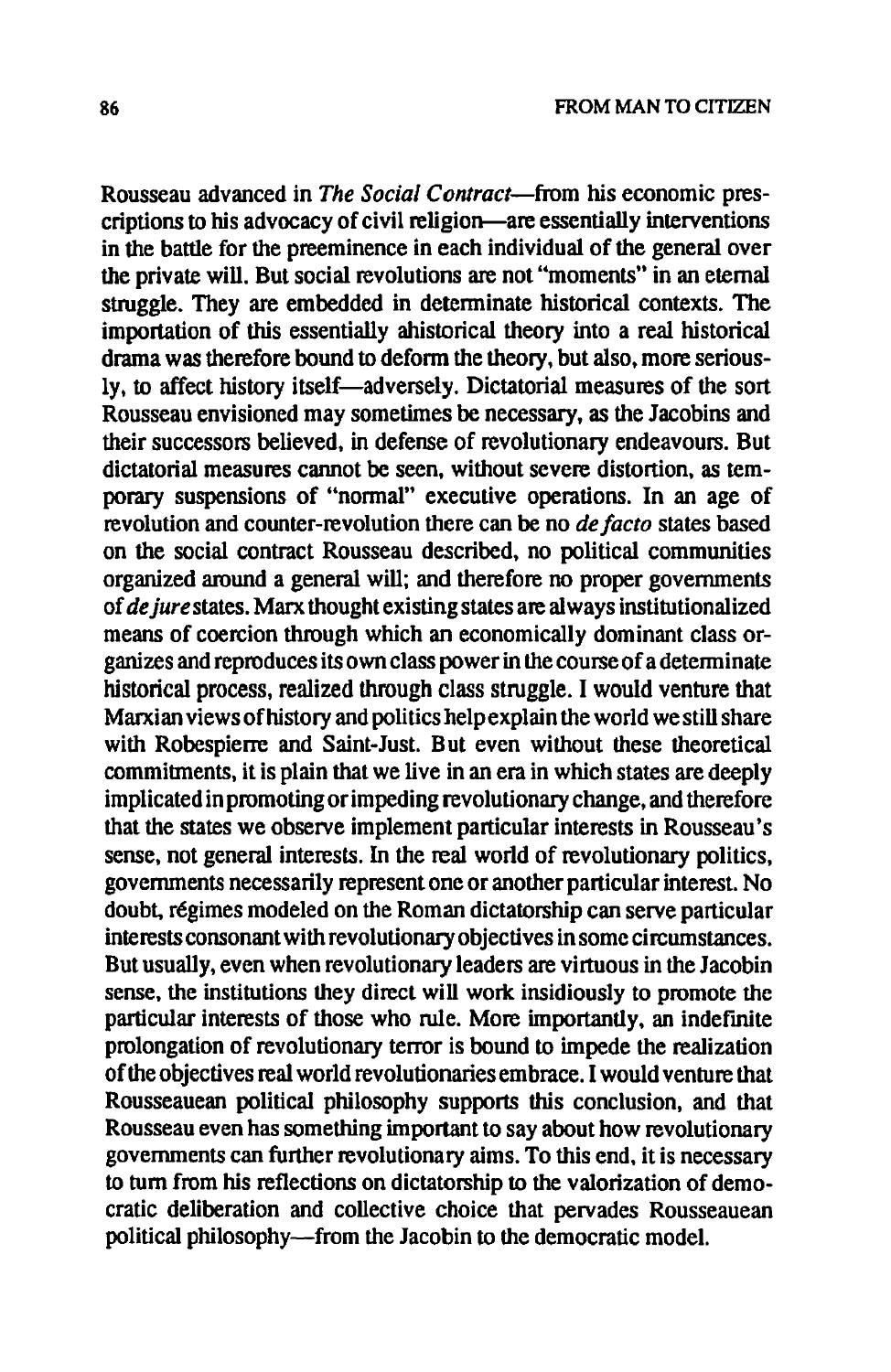#### The Second Theory

The Jacobins looked to Rousseau for a vision of the political arrangements they hoped to achieve by revolutionary means and, independently, for counsel on the administration of revolutionary states. Insofar as they sought to implement what I have called the Jacobin model, they erred in dissociating these issues. To advance a viable, normative theory of revolutionary government, it is crucial to keep the end for which revolutionary governments are installed more clearly in view than the Jacobins and their successors were wont.

I have already registered the conviction that Rousseau's political vision is utopian, unless it is joined with defensible Marxian views about history and the state.<sup>6</sup> But the second theory of revolutionary government implicit in Rousseau's political philosophy does not depend strictly on Marxian theoretical commitments. This theory is apt for any political vision, historically feasible or not, that requires the enhancement of individuals' autonomy for its realization. The republic of virtue imagined by Robespierre and his co-thinkers, insofar as it draws on the Rousseauean idea of a just state, plainly satisfies this description.

We can debate the extent to which Rousseau was a radical democrat. There is some reason to withhold the designation. Even casual readers of *The Social Contract* know that Rousseau was not well disposed towards democratic *governments* (in contrast to democratic states). Recent scholarship has suggested that Rousseau was not nearly so opposed to representative institutions as is widely supposed, $\prime$  and that he assigned only a minimal role to popular assemblies. On the other hand, it is not for nothing that Rousseau has inspired modem theories of direct and participatory democracy. It is this side of his political philosophy that has appealed to revolutionaries historically, and that theorists of revolutionary government can profitably exploit

The extent to which individuals' characters must be transformed in order to realize the end revolutionaries have in view and the nature of the required transformation must here remain sufficiently vague to encompass outcomes that arguably are historically feasible (as Marxian communism is, if the core claims of historical materialism can be sustained) and others, like the vision the Jacobins endorsed, that manifestly are not. The general idea however is clear enough. Through participation in

<sup>6.</sup> Cf. *The End of lhe Slate.* ibid.

<sup>7.</sup> See Richard Fralin. *Rousseau and Representation.*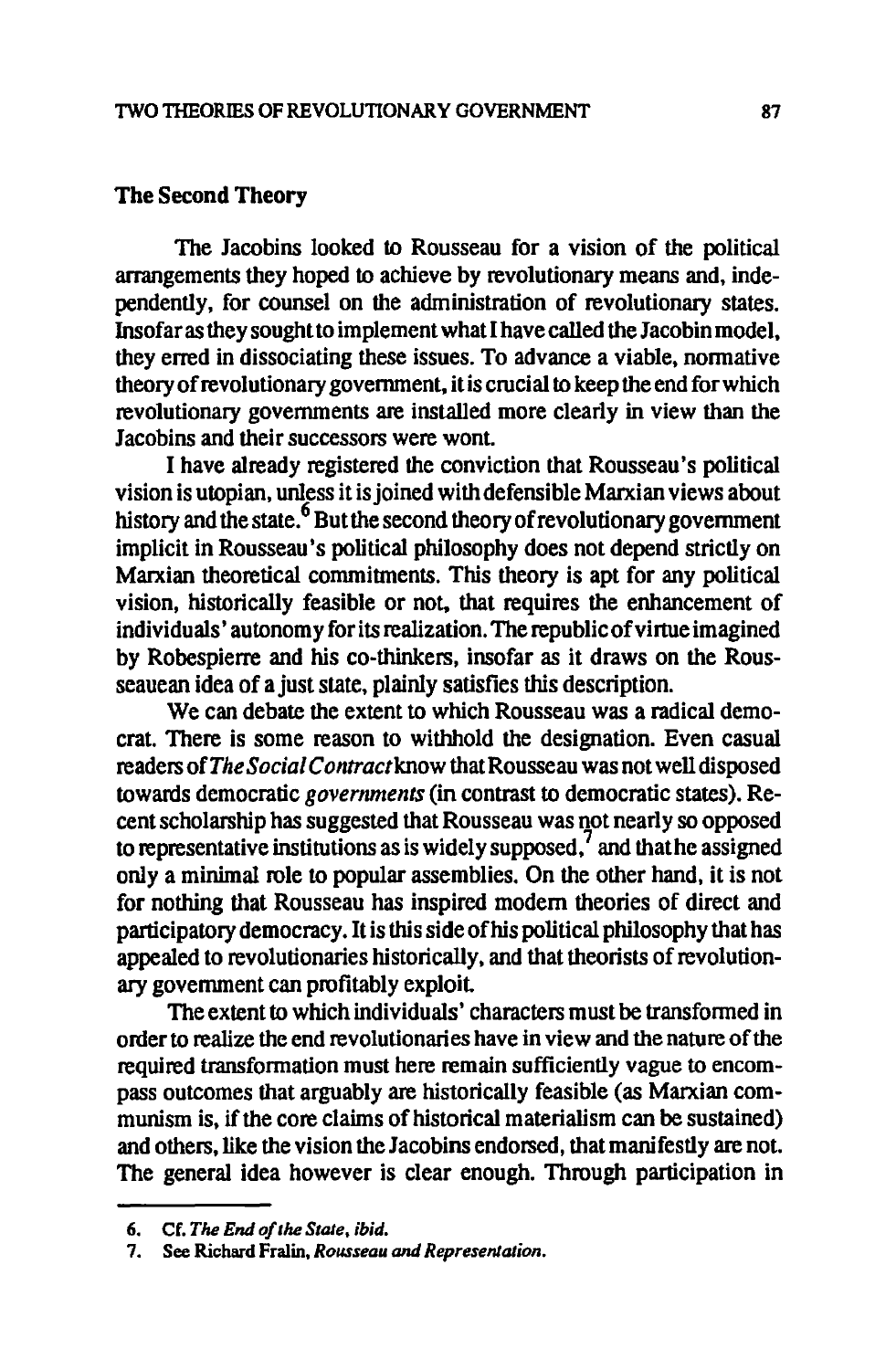deliberative and decision-making institutions, individuals are transfonned into the "human material" required for realizing a "republic" of autonomous agents. In Rousseau's tenns, democratic participation creates citizens-individuals disposed to place general interests over particular interests, and to act as indivisible parts of the political communities they collectively comprise. Thus popular assemblies are, at once, institutions forthe administration of civil affairs, but also "schools" through which individuals' characters—and ultimately their wills—are shaped.

Whether this process is embedded in an historical dynamic, as Marxists believe, or is only a moment in a timeless struggle, as Rousseau seems to have thought, what matters overwhelmingly in assessing forms of governance nonnatively is their educative effects. Since individuals controlled through terror can hardly be expected to grow into the role Rousseauean theory envisions for them, a regime modeled on Rousseau's account of dictatorship will almost certainly fail to bring about the requisite transformations. For that outcome, what is needed, above all, is a state that fosters autonomy; that encourages individuals to be the free agents they already ideally are. As Rousseau made plain, this objective requires the mutual and complementary interaction of a host of institutional arrangements, with pride of place accorded to direct democratic institutions themselves. Only a genuinely democratic regime can be expected to transform humankind to accord with the vision partisans of autonomy endorse.

As already remarked, it violates the letter of Rousseau's political philosophy to tum his account of transfonnative democracy into a theory of revolutionary government, if only because there is no place fora notion of revolutionary processes in his conception of politics. But if we extract the "rational kernel" of his theory of popular sovereignty from its ahistorical"outer shell," Rousseau's views provide a fresh purchase not just on the governance of revolutionary states, but also on the idea of revolution itself. The theory of revolutionary government the Jacobins found in Rousseau supports what most people since 1789 have believed: that social revolutions are events of relatively brief duration, transitional moments from one social, political and economic order to another. Perhaps it is useful to think of the French Revolution and other so-called "bourgeois" revolutions this way. However. it is plain that Jacobin aspirations for a republic of virtue cannot possibly be achieved so abruptly and, more generally, that revolutionary transfonnations that depend upon changing human nature in the ways radical democrats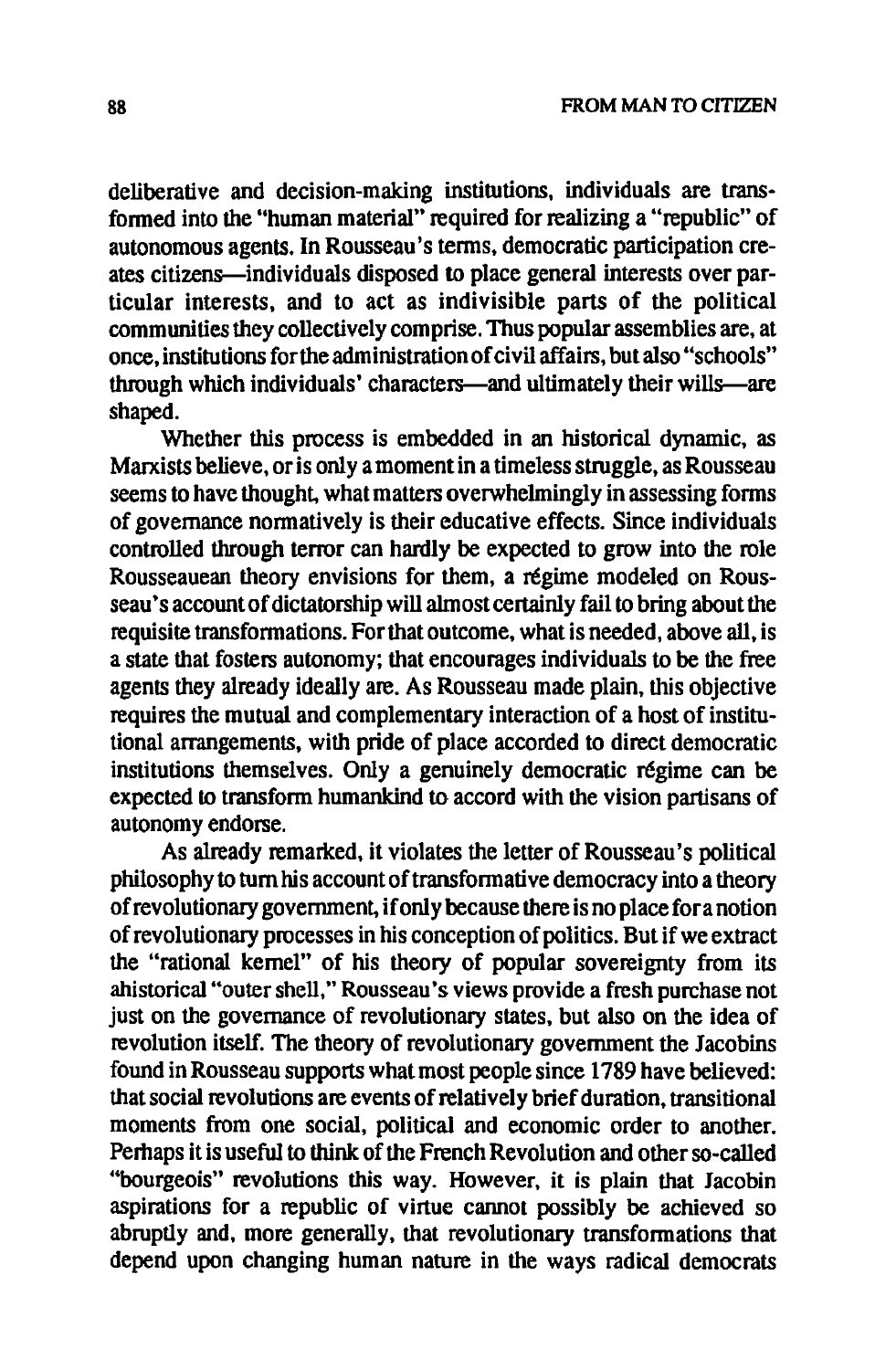envision cannot be brief events, but must be protracted processes—as it were, permanent revolutions, waged in and over the state, for its democratization. I have argued elsewhere that socialists. for whom Marxian communism is an ideal, ought to conceive the transition from socialism to communism in precisely these terms.<sup>8</sup> If I am right, revolutionary Marxists have erred grievously in adhering to the Jacobin model beyond any reasonable necessity. But the Jacobins too were in error in basing their own system of revolutionary governance on an historical model that. whatever its role in Rousseau's thought. only obscures the dynamics of revolutionary change.

**• ••** 

It is fair to observe that Rousseau's political philosophy is a nearly inexhaustible source of insight for virtually any project in social or political theory. even as Rousseau's own views. insofar as they can be ascertained uncontroversially, are hopelessly anachronistic in the face of real history. Rousseau's contributions to the theory of revolutionary government illustrate this observation perfectly. The challenge. for those who would use his work as a resource, is not to be misled by its anachronisms. but to look beyond them-to the deeper insights Rousseau's fonnulations express. Rousseau's admirers among the radical Jacobins only partially succeeded in this endeavour. In their practice, they inevitably confronted and, to some degree. overcame the shortcomings of the theory they found in Rousseau. But. in the end. lacking a proper historical understanding of their own revolutionary projects. their practice succumbed to the Rousseauean idea of a timeless struggle for the will of each citizen-in which they sought to prevail by *force majeure.* Insofar as we still live in the same world as these revolutionaries. in an age of revolution and counter-revolution, it is urgent that the lessons they failed to appreciate or appreciate fully be finally learned.

It is not my intention to pass final judgment on the Jacobins nor. by extension. on their successors in Russia and elsewhere. Perhaps in the circumstances these real world revolutionaries confronted. democratic initiatives could not have been undertaken without putting the revolutions they led in peril. What I would suggest. however, is that radical democracy is indispensable, in the long run. if revolutionary ventures are to have any chance of issuing in the outcomes revolutionaries intend.

<sup>8.</sup> See *The End of the Stale. ibid.*